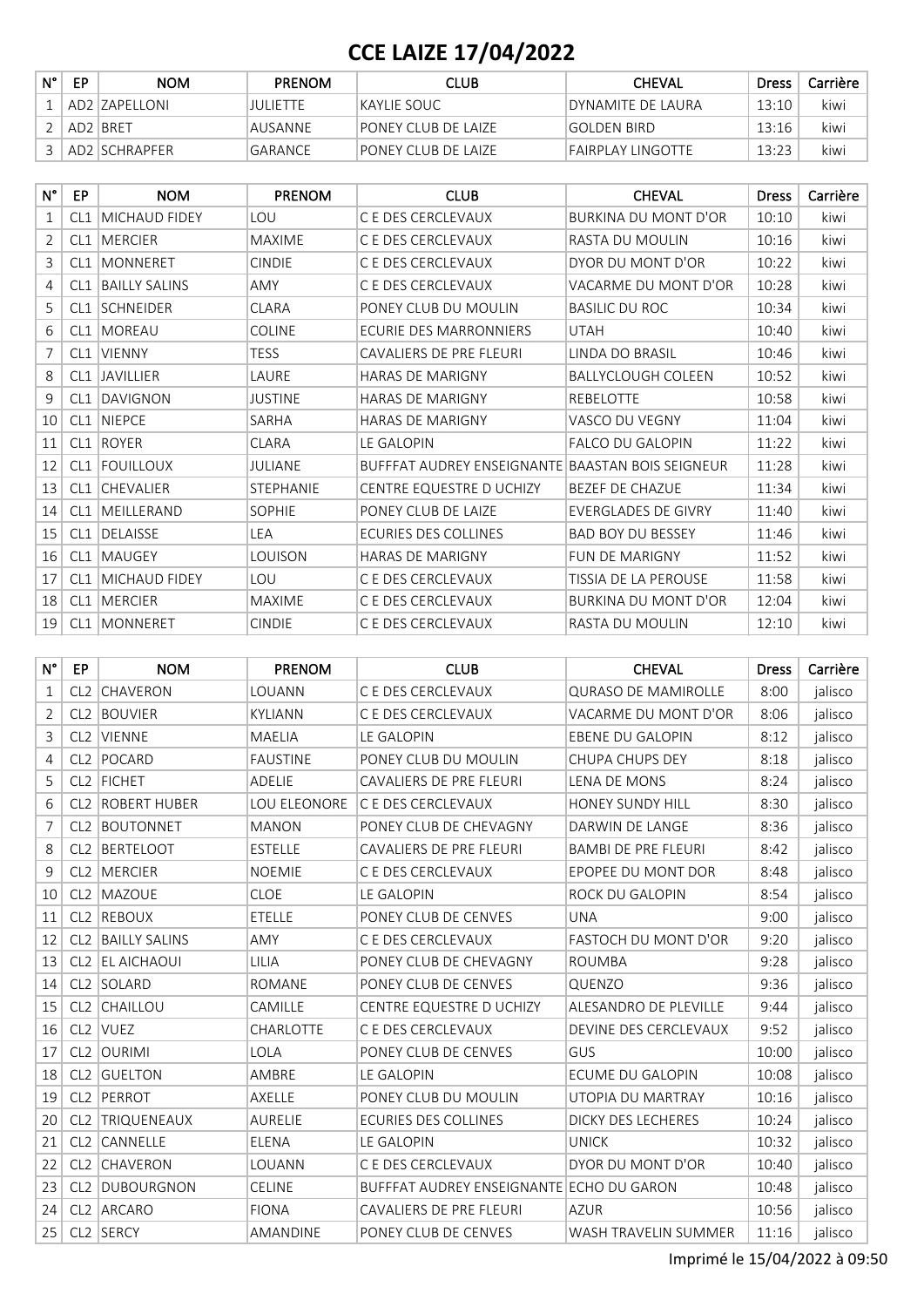## **CCE LAIZE 17/04/2022**

| 26 I            | CI2             | <b>STRACK DOS SANTOS</b> | LOU             | CAVALIERS DE PRE FLEURI       | AFTER                       | 11:22 | jalisco |
|-----------------|-----------------|--------------------------|-----------------|-------------------------------|-----------------------------|-------|---------|
| 27 <sup>1</sup> | CL2             | ROBERT HUBER             | LOU ELEONORE    | IC E DES CERCLEVAUX           | <b>HILARIO CREEK DAM</b>    | 11:28 | jalisco |
| 28              | CL <sub>2</sub> | <b>MORIZET</b>           | <b>VICTOIRE</b> | LE GALOPIN                    | <b>EBENE DU GALOPIN</b>     | 11:34 | jalisco |
| 29 I            | CL <sub>2</sub> | <b>BASSET</b>            | <b>HUGO</b>     | PONEY CLUB DU MOULIN          | <b>BABY DOLL DEY</b>        | 11:40 | jalisco |
| 30 <sup>1</sup> | CL <sub>2</sub> | VIENNE                   | <b>MAELIA</b>   | LE GALOPIN                    | UVEA DU GALOPIN             | 11:46 | jalisco |
| 31              | CL <sub>2</sub> | <b>LECHENAULT</b>        | <b>DORINE</b>   | PONEY CLUB DU MOULIN          | <b>BASILE AMI</b>           | 11:52 | jalisco |
| 32 <sup>1</sup> |                 | CL2 AKO                  | <b>LISON</b>    | <b>PONEY CLUB DE CHEVAGNY</b> | NANCY DU BIGNON             | 11:58 | jalisco |
| 33 I            | CI2             | <b>MERCIER</b>           | <b>NOEMIE</b>   | C E DES CERCLEVAUX            | <b>TISSIA DE LA PEROUSE</b> | 12:04 | jalisco |
| 34              | CL <sub>2</sub> | <b>BOUVIER</b>           | KYLIANN         | IC E DES CERCLEVAUX           | EPOPEE DU MONT DOR          | 12:10 | jalisco |

| N°             | EP         | <b>NOM</b>       | <b>PRENOM</b>    | <b>CLUB</b>         | <b>CHEVAL</b>              | <b>Dress</b> | Carrière |
|----------------|------------|------------------|------------------|---------------------|----------------------------|--------------|----------|
|                | <b>CLE</b> | <b>BOURGEOIS</b> | <b>ELISABETH</b> | KAYLIE SOUC         | <b>FLEUR DES MELEZES</b>   | 12:30        | kiwi     |
|                |            | CLE MILLET       | CLAIRE           | KAYLIE SOUC         | <b>BISTELLE</b>            | 12:36        | kiwi     |
|                |            | CLE PELLETIER    | <b>ESTELLE</b>   | KAYLIE SOUC         | ELDA DES MARRONNIERS       | 12:43        | kiwi     |
| $\overline{4}$ | CLE I      | <b>POILVE</b>    | LOLA             | ECURIES DE LA SERRE | I EVERGREY DU NOUAS        | 12:49        | kiwi     |
|                |            | CLE ATTIAS       | EMILIE           | KAYLIE SOUC         | <b>BANBOCH DE BISSIEUX</b> | 12:56        | kiwi     |
| 6.             | CLE.       | <b>IDALOZ</b>    | MARGOT           | KAYLIE SOUC         | <b>ERAGON DES ROYS</b>     | 13:02        | kiwi     |

| N°             | EP        | <b>NOM</b>            | <b>PRENOM</b>     | <b>CLUB</b>              | <b>CHEVAL</b>                | <b>Dress</b> | Carrière |
|----------------|-----------|-----------------------|-------------------|--------------------------|------------------------------|--------------|----------|
|                | P1        | <b>CHAMBRU</b>        | THOMAS            | PONEY CLUB DE CHEVAGNY   | <b>HEART OF MINH TM</b>      | 8:00         | kiwi     |
| $\overline{2}$ | P1        | <b>FORTE</b>          | ALEXANDRE         | ECURIES DES COLLINES     | <b>FIDJY DES LECHERES</b>    | 8:06         | kiwi     |
| 3              | P1        | <b>FOURNIER</b>       | DANIELA           | ECURIES DES COLLINES     | ET VOILA O'NAIA              | 8:12         | kiwi     |
| 4              | P1        | PONT                  | <b>CAMILLE</b>    | PONEY CLUB DE LAIZE      | <b>EASY BIRD DE GIVRY</b>    | 8:18         | kiwi     |
| 5              | P1        | <b>BISE</b>           | <b>CLEMENCE</b>   | ECURIES DE LA RIONDE     | <b>BREIZH MABRO DE QUILY</b> | 8:24         | kiwi     |
| 6              | P1        | DAGOREAU              | <b>CAPUCINE</b>   | CENTRE EQUESTRE D UCHIZY | <b>GLAMOUR D'UCH</b>         | 8:30         | kiwi     |
| 7              | P1        | <b>GAUTHIER</b>       | SAVANNAH          | PONEY CLUB DE LAIZE      | COCCINELLE DE LINGOTE        | 8:36         | kiwi     |
| 8              | P1        | <b>LAVAULT</b>        | <b>PHILIPPINE</b> | CENTRE EQUESTRE D UCHIZY | FIERTALON DE BAUTHEAC        | 8:42         | kiwi     |
| 9              | P1        | <b>GAUDOT</b>         | <b>ELSA</b>       | ECURIES DES COLLINES     | UMBRELLA LA TREMBLEE         | 8:48         | kiwi     |
| 10             | P1        | <b>BAPTISTA SILVA</b> | SARA              | CENTRE EQUESTRE D UCHIZY | <b>GINATONIC D'UCH</b>       | 9:10         | kiwi     |
| 11             | P1        | <b>MICHEL</b>         | <b>PAULINE</b>    | ECURIES DES COLLINES     | <b>AZURE DES LECHERES</b>    | 9:16         | kiwi     |
| 12             | P1        | <b>SCHAEFER</b>       | <b>JOSEPHINE</b>  | PONEY CLUB DE LAIZE      | EOLE DE GIVRY                | 9:22         | kiwi     |
| 13             | P1        | MELET                 | <b>MANI</b>       | PONEY CLUB DE LAIZE      | <b>VENDETTA DU FRENE</b>     | 9:28         | kiwi     |
| 14             | P1        | <b>CHAMBRU</b>        | <b>THOMAS</b>     | PONEY CLUB DE CHEVAGNY   | <b>GERICO</b>                | 9:34         | kiwi     |
| 15             | P1        | FORTE                 | ALEXANDRE         | ECURIES DES COLLINES     | <b>DICKY DES LECHERES</b>    | 9:40         | kiwi     |
| 16             | <b>P1</b> | <b>FOURNIER</b>       | DANIELA           | ECURIES DES COLLINES     | VODKA SEREIN                 | 9:46         | kiwi     |

| N°.      | <b>CD</b><br>-    | <b>NOM</b>        | ים סנ<br>MH<br>JМ        | CLUE       | .<br>, ni       | <b>Dress</b> |      |
|----------|-------------------|-------------------|--------------------------|------------|-----------------|--------------|------|
| <b>.</b> | $\mathbf{a}$<br>. | $N/I \vdash$<br>◡ | <b>NAF</b><br><b>INI</b> | UNE.<br>៲ͱ | $\cdot$ IV II P | <u></u>      | kiwi |

| N° | EP             | <b>NOM</b>         | <b>PRENOM</b>  | <b>CLUB</b>                | <b>CHEVAL</b>          | <b>Dress</b> | Carrière |
|----|----------------|--------------------|----------------|----------------------------|------------------------|--------------|----------|
|    | P <sub>2</sub> | <b>MILLOT</b>      | JULIE          | <b>PONEY CLUB DE LAIZE</b> | AMBRE DE GIVRY         | 8:48         | 40x20    |
|    | P <sub>2</sub> | CARREAU            | MAEVA          | PONEY CLUB DE LAIZE        | THEOREME DE GIVRY      | 8:42         | 40x20    |
| 3  | P <sub>2</sub> | <b>CURT DREVON</b> | <b>MAELYS</b>  | P C DES BRUYERES           | DOUBLEJEUX DE PEROUSE  | 8:54         | 40x20    |
| 4  | P <sub>2</sub> | FAIVRE             | LEONIE         | <b>PONEY CLUB DE LAIZE</b> | ODEON                  | 9:00         | 40x20    |
| 5  | P <sub>2</sub> | <b>CHAZOT</b>      | LILA MAY       | <b>PONEY CLUB DE LAIZE</b> | ULUMBA DE GIVRY        | 9:06         | 40x20    |
| 6  | P <sub>2</sub> | <b>BON</b>         | <b>NINON</b>   | CENTRE EQUESTRE D UCHIZY   | NABAB DE CHAZUE        | 9:22         | 40x20    |
|    | P <sub>2</sub> | <b>BOURDIN</b>     | <b>JASMINE</b> | PONEY CLUB DE LAIZE        | <b>FELINA DE GIVRY</b> | 8:30         | 40x20    |
| 8  | P <sub>2</sub> | <b>CERDA</b>       | SONIA          | <b>PONEY CLUB DE LAIZE</b> | AMBRE DE GIVRY         | 9:28         | 40x20    |
| 9  | P <sub>2</sub> | KLEER              | LUMILLA        | <b>PONEY CLUB DE LAIZE</b> | THEOREME DE GIVRY      | 9:40         | 40x20    |